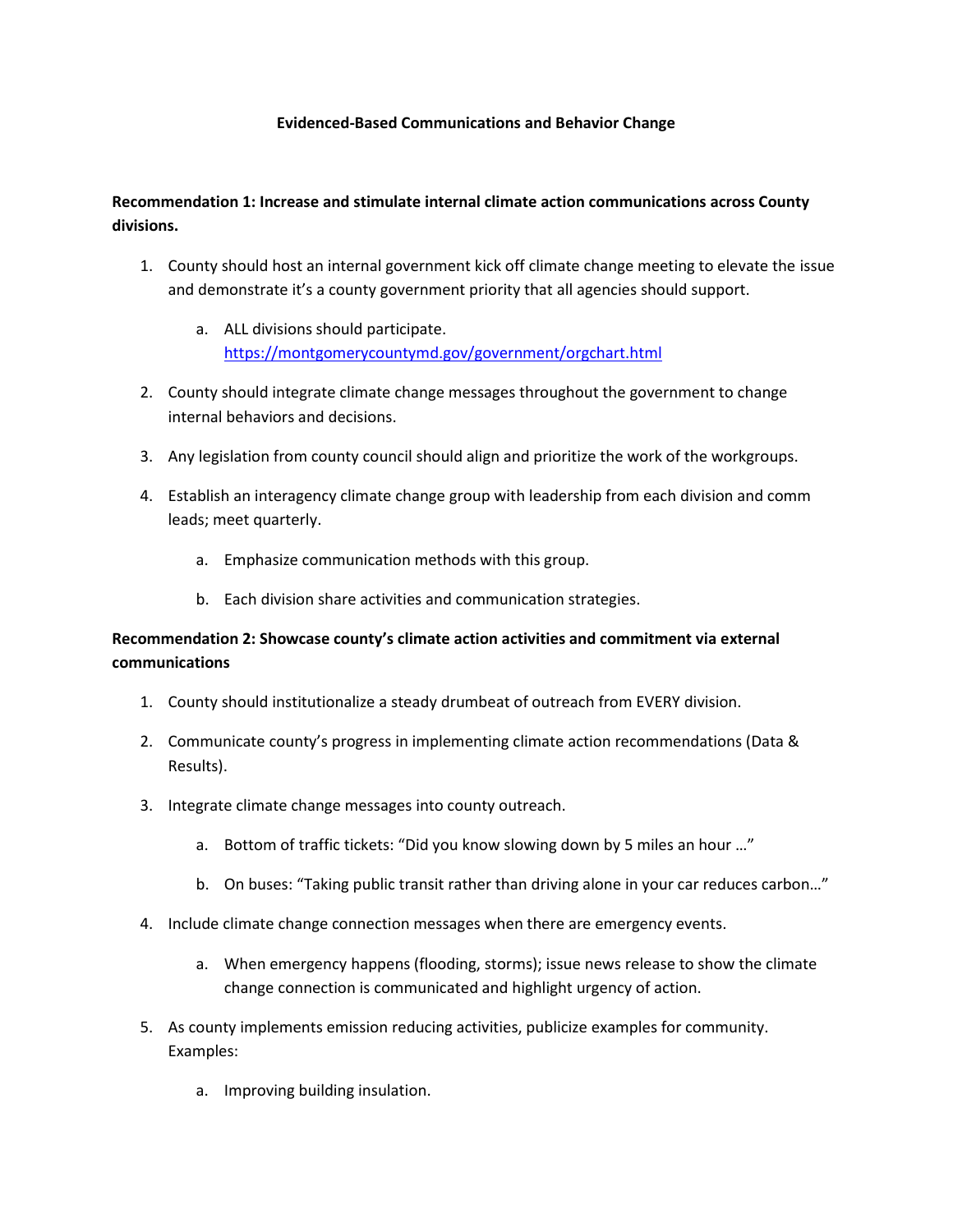b. Eliminating plastic water bottles at events.

#### **Recommendation 3: Develop and Use Evidence-based Communication Messages**

- 1. Based on communication theory and effective practices, create a communication message box of core messages that should be shared in ALL external communications.
- 2. Create Communication Process flow (slide 19). The process flow will help to determine which recommendations will be highlighted in the campaign and determine:
	- a. Is internal (government) or external (community)?
	- b. Will have immediate and measurable impact (only support and promote activities with immediate carbon reduction impacts)?
	- c. Are there impacts and accounts for disadvantaged and vulnerable populations and provides equitable approaches?
- 3. Core Messages include: Health, Local, Urgency, Legacy, and Economics. "Your health and our community will benefit from these changes!"
- 4. Establish additional core messages relevant to each County division.
- 5. Provide regular trainings on communications research and behavior change related to climate change for government communications officers.

# **Recommendation 4: Prioritize communicating climate change solutions that require and benefit most from public stakeholder engagement and support.**

- 1. Prioritize what benefits most from public engagement (using resources wisely).
- 2. Use the process flow to determine what actions are promoted in the campaign.

# **Recommendation 5: Engage and facilitate action through ongoing external stakeholder actions (meet residents where they are)**

- 1. Implement broad public relations campaign to encourage stakeholder engagement that supports broader and more significant urgent county changes.
- 2. Form a standing Climate Change Communication Commission or Committee of Climate Change Ambassadors from the community.
	- a. Create an ambassador model (e.g., trusted messengers) to encourage engagement and behavior changes. Peer-to-peer sharing leads to behavior change.
	- b. Provide compelling and useful tools (e.g., campaign like Green Initiative (GI) or "Healthy Green Community" that would brand everything together).